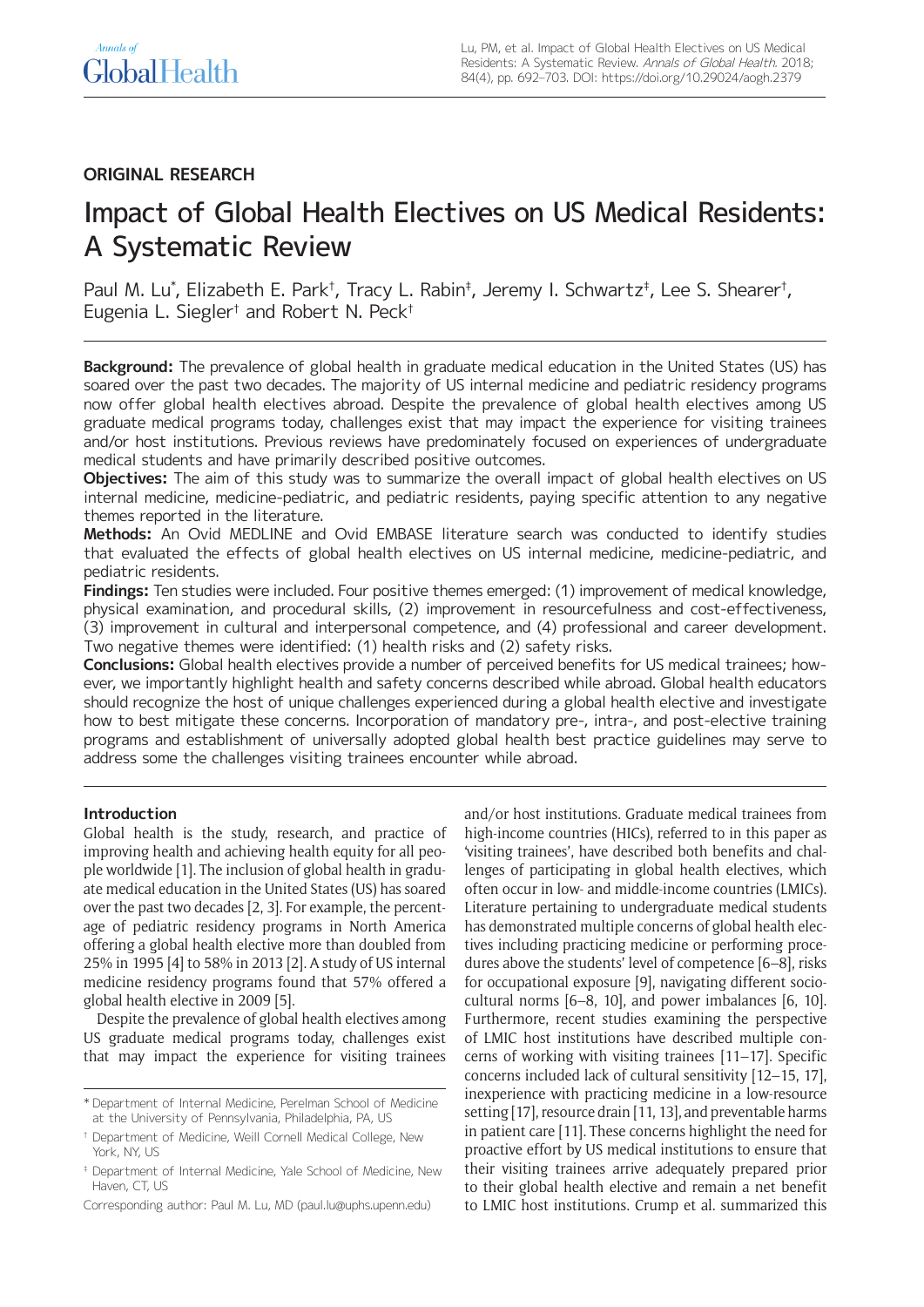issue well when he stated, "Global health training that benefits the trainee at the cost of the host is clearly unacceptable; mutual and reciprocal benefit, geared to achieving the program goals of all parties and aiming for equity, should be the goal [18]."

Thoughtful selection of participants and the use of predeparture training may help prepare visiting trainees for the host of unique challenges experienced during a global health elective and mitigate the concerns described by LMIC host institutions. Best practice guidelines in global health and ethics have been published that provide concrete recommendations for visiting trainees to follow during abroad electives [18, 19], but the lack of formal pre-departure training at many US medical institutions prevents these guidelines from becoming a part of visiting trainees' curricula [2].

US medical institutions face pedagogical and ethical challenges in ensuring that their global health electives result in a safe and educational experience for their visiting trainees while remaining a net benefit to LMIC host institutions. Previous reviews have predominately focused on undergraduate medical students and primarily described benefits of global health electives with minimal attention paid to negative outcomes [20–24]. However, little remains known about the potential impacts of global health electives for visiting postgraduate trainees. The present systematic review specifically evaluates both the benefits and challenges of global health electives on visiting trainees, paying specific attention to any negative themes reported in the literature.

## **Materials and Methods**

We conducted a systematic review to summarize the benefits and challenges of global health electives for US-based internal medicine, medicine-pediatric, and pediatric residents. We followed the Preferred Reporting Items for Systematic Reviews and Meta-Analysis (PRISMA) statement guidelines during the preparation of our review [25].

#### **Search strategy**

A literature search was conducted in June 2016 using Ovid MEDLINE (1946 to present) and Ovid EMBASE (1974 to present). Both in-process and other non-indexed citations were included. The search was not limited to a specific language, date, or publication status. Keywords used for the search included all combinations of (global and health, global and elective, international and health, or international and elective) AND (internal medicine or pediatric) AND (residen\*). A cited reference search was conducted among included articles.

# **Eligibility criteria**

Studies were included if they met the following criteria: (1) global health elective occurred outside the US, (2) study participants were enrolled in or had graduated from an internal medicine, medicine-pediatric, or pediatric residency program in the US, and (3) study reported on the effect(s) of a global health elective on residents.

Exclusion was based on the following criteria: (1) unrelated to global health medical education, (2) subjects not graduate medical residents, (3) subjects non-US-based graduate medical residents, (4) subjects US-based graduate medical residents in another specialty, (5) effect(s) of global health elective on US graduate medical residents not reported, and (6) global health education occurred exclusively in the US.

# **Study selection**

Two authors (PL, EP) independently screened all titles and abstracts identified in the literature search. Full-text copies of all candidate articles were reviewed by both authors with disagreements resolved by discussion and consensus. When consensus could not be reached by the two reviewers, studies were sent to a third reviewer (TR) for final decision.

# **Data extraction and analysis**

Data was extracted using a template to record the name of the medical institution, description of global health program, learning objectives, description of pre-departure training, description of post-elective debriefing, host countries visited, study and comparison groups, assessment tool used, and summary of major findings. A thematic analysis was conducted to identify patterns in the data and themes for analysis. Using an inductive approach, we identified positive and negative effects of global health electives from each study. This involved multiple stages of data exploration and coding of all findings within the results and discussion sections of each study. The initial list of codes was then collated into broad themes. Four positive themes and two negative themes were identified, which were then labeled as 'benefits' and 'concerns'. There were no a priori criteria for the types of effects measured.

# **Results**

# **Search results**

Details of the study selection process are depicted in Figure 1. The original search returned 531 articles. Removal of duplicates and application of screening criteria resulted in 19 articles for full-text review. Three additional articles were identified through cited reference searching. Twenty-two articles were reviewed in full-text and 12 were excluded, leaving 10 articles for qualitative synthesis. Details of the 10 articles are listed in **Table 1**.

# **Study characteristics and population**

All studies were observational, cross-sectional studies. Nine academic institutions were represented in ten studies and included: four from the Midwest, two from the Northeast, two from the South, and one from the West. Learning objectives and pre-departure training varied widely across institutions. Six studies reported inclusion of pre-departure training [26–31] and five studies reported post-elective debriefing [26, 27, 29, 31, 32]. Nearly all global health electives took place in Africa, Asia, or Latin America and ranged from two to 52 weeks in duration. Funding for global health electives was reported in six studies and were partially paid for by the US academic institution or philanthropic support [28–31, 33, 34].

A total of 566 residents were analyzed for this review: 320 (57%) participants and 246 (43%) nonparticipants. Among participants, seven studies reported gender status with 156 (54%) females [27, 29, 31–35]. Three studies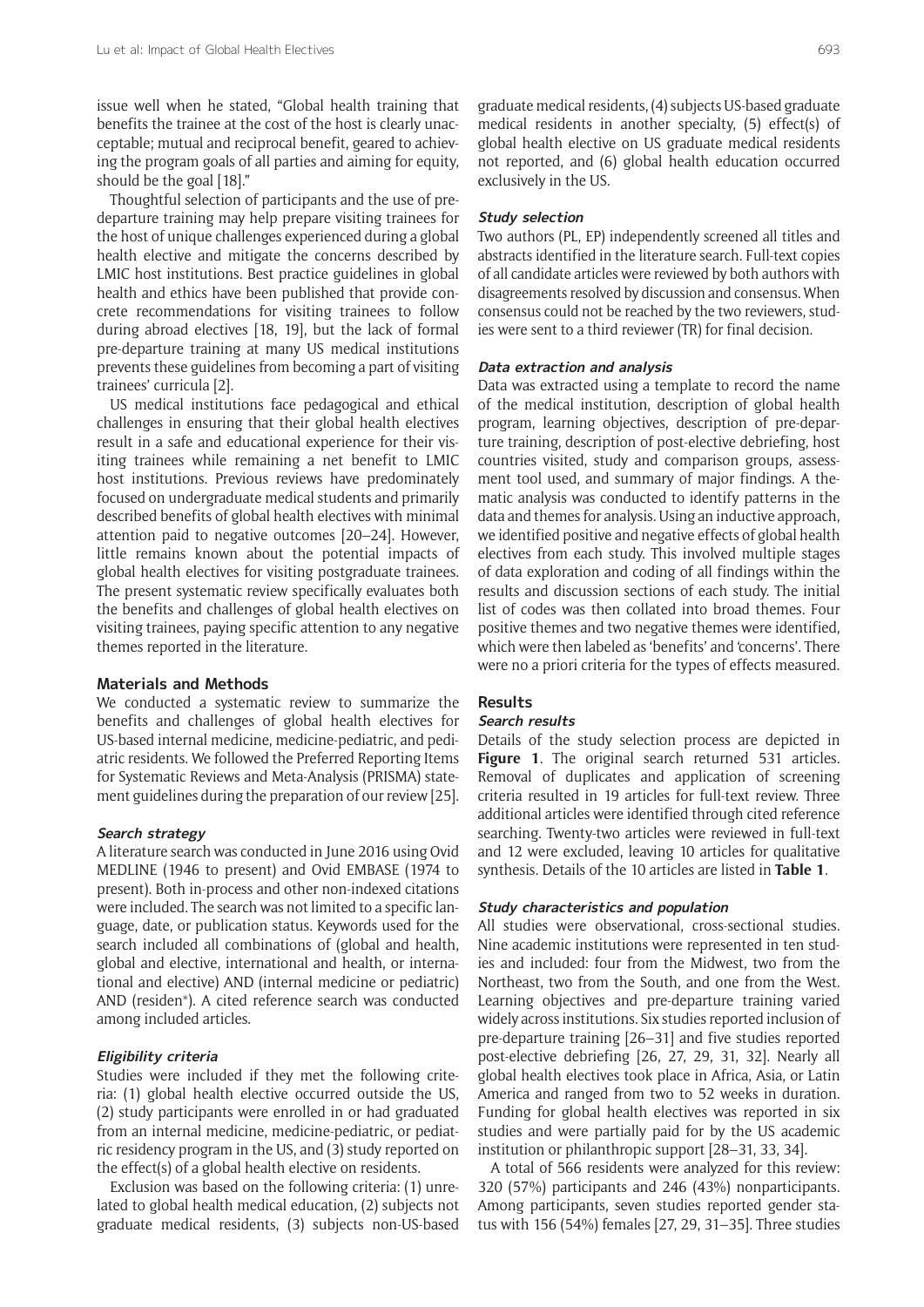

**Figure 1:** Selection Process Used in the Systematic Review.

reported relationship status and found 113 (59%) were single [29, 33, 34]. Non-participants were residents from the same residency programs who did not participate in a global health elective. Three studies provided gender and relationship status for non-participants and found 91 (37%) were female and 76 (31%) single [29, 33, 34].

#### **Summary of benefits**

All studies described a variety of self-reported positive effects related to participation in a global health elective. Four major themes were identified and included, (1) improvement of medical knowledge, physical examination, and procedural skills, (2) improvement in resourcefulness and cost-effectiveness, (3) improvement in cultural and interpersonal competence, and (4) professional and career development.

# Improvement of medical knowledge, physical examination, and procedural skills

Eight studies reported on the effect of a global health elective on medical knowledge [27–31, 33–35]. Participants reported a perceived positive effect on their knowledge of global health, human immunodeficiency virus (HIV), and/or tropical medicine. For example, a study examining case logs of pediatric residents in Latin America found that 158 of 890 (18%) cases pertained to a diagnosis the resident had never seen previously and that 50 of 890 (6%) cases had a familiar diagnosis but the stage of disease was more advanced than the resident had ever encountered previously [28]. Nearly one third of cases were categorized as infectious disease and included diseases rarely seen in the US, such as amebiasis, ascariasis, brucellosis, cysticercosis, echinococcus, leishmaniasis, leptospirosis, strongyloidiasis, tetanus, toxocariasis, and typhoid [28]. A study by Nuckton et al. evaluated case logs of residents traveling to Central America and found that gastrointestinal illness was the most common diagnosis, including 90 of 803 (11%) cases related to intestinal parasites [30]. Furthermore, two studies noted that participants learned to broaden their differential to better reflect the conditions endemic to the local region [31, 35].

Five studies noted that residents self-reported improvement of their physical examination and/or procedural skills [29, 31, 33–35]. A study by Gupta et al. described residents' attitudes toward the physical examination and noted that 77 (80%) participants of an elective abroad, compared with 66 (69%) nonparticipants, believed that physicians in the US under-utilized the physical examination ( $p = 0.03$ ) [33].

# Improvement of resourcefulness and cost-effectiveness Six studies reported on the effect of an abroad elective on residents' resourcefulness and awareness of cost-effectiveness [27, 29–31, 34, 35]. Participants reported an increased sense of resourcefulness [27, 29, 35], a heightened awareness of cost-effectiveness [27, 30, 31], and a self-reported reduction in health care utilization on return to the US [29, 31, 34]. One study found that 39 (100%) participants versus 23 (85%) nonparticipants rated routine lab testing as overused ( $p = 0.01$ ) [29].

# Improvement of cultural and interpersonal competence Four studies reported on the effect of a global health elective on cultural and interpersonal competence [27, 30, 31, 35]. Gladding et al. noted that residents felt they learned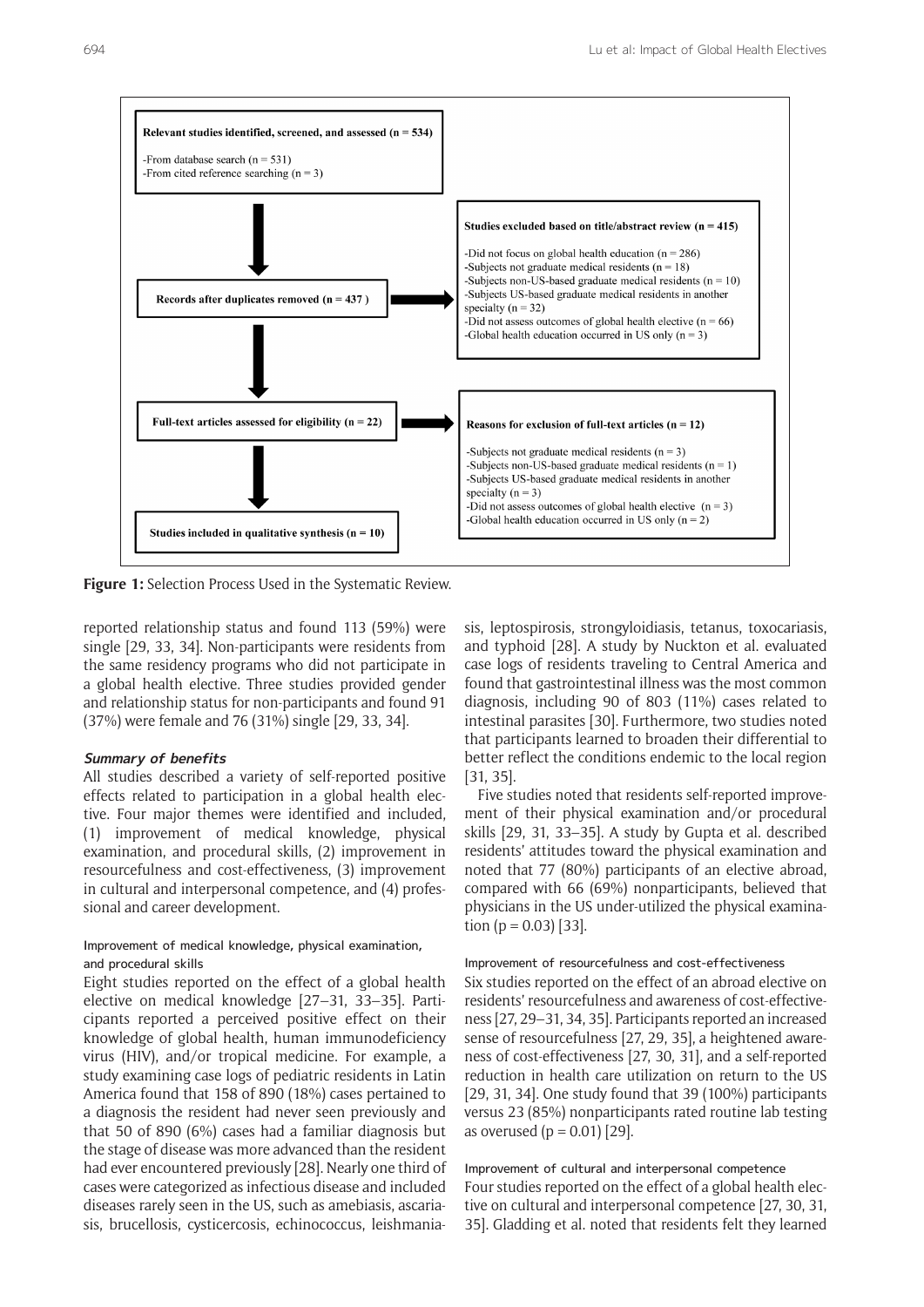|                       |                                                                                                                      | Table 1: Details of the Studies Included in the Systematic Review.                                                                                                                                 |                                                 |                                                                                                                                 |                                                                              |                                                                                                                                                                                                                                                                               |
|-----------------------|----------------------------------------------------------------------------------------------------------------------|----------------------------------------------------------------------------------------------------------------------------------------------------------------------------------------------------|-------------------------------------------------|---------------------------------------------------------------------------------------------------------------------------------|------------------------------------------------------------------------------|-------------------------------------------------------------------------------------------------------------------------------------------------------------------------------------------------------------------------------------------------------------------------------|
| First author          | <b>Global health</b><br>program                                                                                      | post-elective debriefing<br>pre-departure training,<br>Learning objectives,                                                                                                                        | Host countries                                  | comparison<br>groups<br>Study<br>and                                                                                            | Assessment tool<br>(response rate)                                           | Major findings                                                                                                                                                                                                                                                                |
| Miller et al<br>[34]  | Duration (weeks): 12<br>Duke International<br>Established: 1987<br>Health Program<br>Funding: airfare<br>PGY: 2 or 3 | provide cross-cultural experience,<br>appreciate health care in another<br>Learning objectives: learn globa<br>health and tropical medicine,<br>Pre-departure training: not<br>reported<br>country | Pakistan, Taiwan,<br>Brazil, China,<br>Tanzania | internal medicine<br>internal medicine<br>and med-peds<br>$(total n = 57)$<br>Study group:<br>Comparison<br>residents<br>group: | open ended question<br>Survey using 7-point<br>Likert scale with<br>$(91\%)$ | Participants more likely to change career plans<br>Participants reported improvement of medical<br>Minority of participants reported reduction in<br>knowledge and tropical medicine and clinical<br>to academic medicine, public health, and<br>diagnostic skills<br>lab use |
|                       | covered                                                                                                              | Post-elective debriefing:<br>not reported                                                                                                                                                          |                                                 | and med-peds<br>$(total n = 123)$<br>residents                                                                                  |                                                                              | diarrhea, conversion of PPD, and malaria<br>Health consequences included traveler's<br>include work abroad in the future                                                                                                                                                      |
| Gupta et al<br>$[33]$ | Yale International<br>Established: 1981<br>Health Program                                                            | set-<br>tings, promote cost-consciousness<br>primary care in diverse cultural<br>Learning objectives: observe<br>with practice of the physical                                                     | Fiji, Haiti, Tanzania,<br>Zimbabwe              | Comparison group:<br>internal medicine<br>residents $(n = 96)$<br>Study group:                                                  | open ended question<br>Survey using 7-point<br>Likert scale with<br>(61%)    | Participants reported improvement of the physical<br>Participants more likely to plan to volunteer or<br>examination and believed it was under-used<br>work abroad in the future                                                                                              |
|                       | Duration (weeks): 4-8<br>Funding: airfare,<br>PGY: 2 or 3                                                            | examination, engender sense of<br>Pre-departure training: not<br>social responsibility<br>reported                                                                                                 |                                                 | internal medicine<br>residents $(n = 96)$                                                                                       |                                                                              | Participants more likely to work with patients<br>on public assistance, immigrants, substance<br>abusers, and HIV infected                                                                                                                                                    |
|                       | housing, and partial<br>living expenses<br>covered                                                                   | Post-elective debriefing: not<br>reported                                                                                                                                                          |                                                 |                                                                                                                                 |                                                                              | however, no difference in careers in general or<br>Participants more likely to work in public<br>health and less likely in private practice;<br>subspecialty medicine                                                                                                         |
| Nuckton et al<br>[30] | Community Medicine<br>Tulane Program in<br>Established: not                                                          | healthcare in another country,<br>learn new pathology, develop<br>Learning objectives: observe                                                                                                     | Guatemala, Belize                               | Study group: med-<br>peds residents<br>$(n = 3)$                                                                                | Log of clinical cases<br>(100%                                               | Total of 803 cases logged, most common disease<br>category was gastrointestinal, accounting for<br>26% of cases                                                                                                                                                               |
|                       | Duration (weeks): 4<br>PGY: 3 or 4<br>reported                                                                       | $\frac{1}{2}$<br>host country, counseled on health<br>Pre-departure training: reviewed<br>history and endemic conditions<br>cultural competency                                                    |                                                 | group: none<br>Comparison                                                                                                       |                                                                              | entamoeba, endolimax, giardia, hymenolepis,<br>cases and included: ascariasis, chilomastix,<br>Intestinal parasites represented 11% of<br>plasmodium, taenia, and trichomonas                                                                                                 |
|                       | and living expenses<br>partially covered<br>Funding: airfare                                                         | Post-elective debriefing: not<br>precautions<br>reported                                                                                                                                           |                                                 |                                                                                                                                 |                                                                              | two participants treated for intestinal parasites<br>Health consequences included diarrhea with<br>(one confirmed, one presumed)                                                                                                                                              |
|                       |                                                                                                                      |                                                                                                                                                                                                    |                                                 |                                                                                                                                 |                                                                              | (Contd.)                                                                                                                                                                                                                                                                      |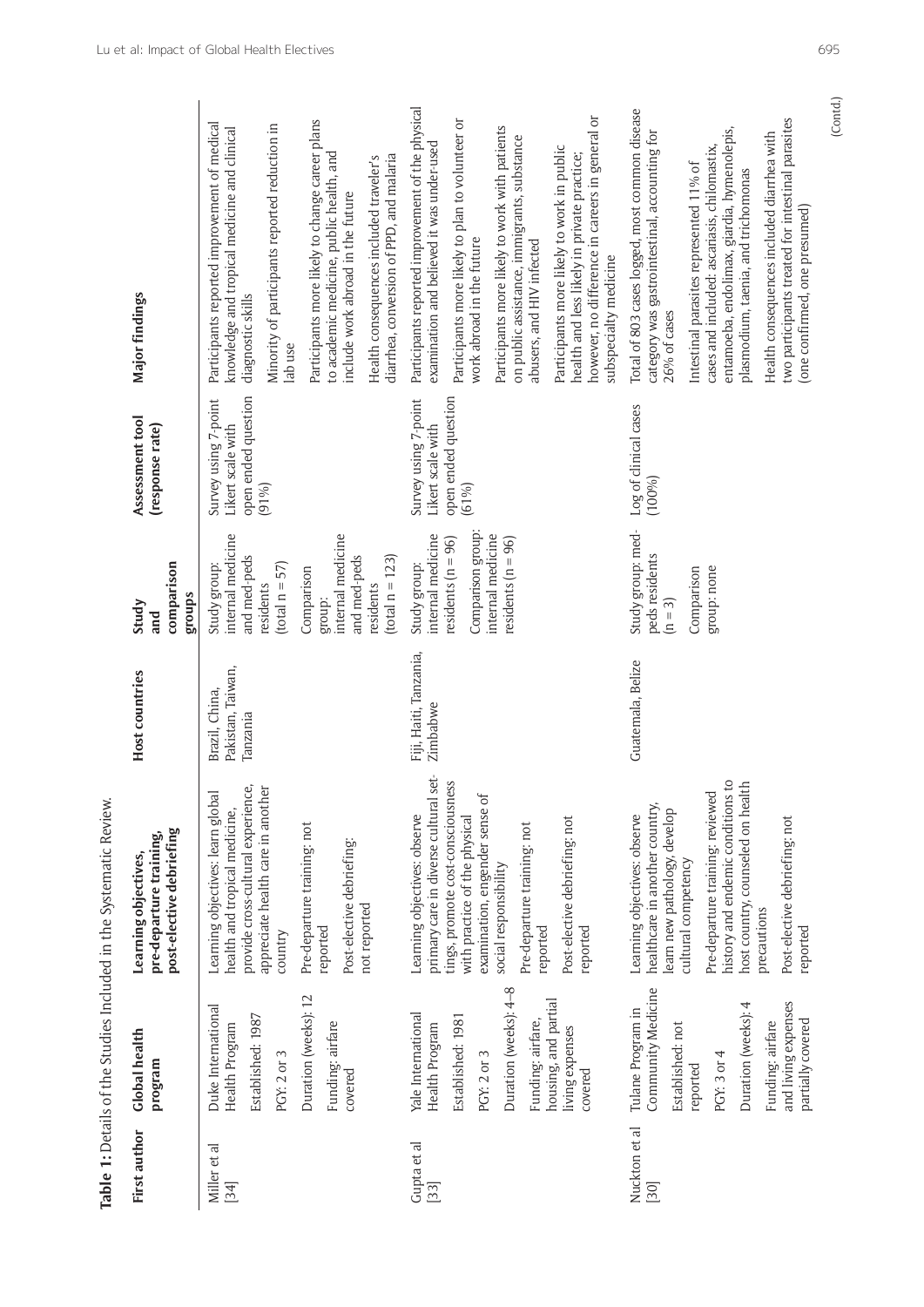| Major findings<br>Assessment tool<br>(response rate)                        | related to a disease never seen and 6% of cases to<br>Thirty-two percent of cases related to infectious<br>a disease in an advanced stage never before seen<br>leishmaniasis, leptospirosis, strongyloidiasis,<br>diseases and included: amebiasis, ascariasis,<br>Total of 890 cases logged with 18% of cases<br>brucellosis, cysticercosis, echinococcus,<br>tetanus, toxocariasis, and typhoid<br>Log of clinical cases<br>(93%) | Iwo additional themes noted: humanitarianism<br>Participants described improvement of cultural<br>competency domains: immigrant health (100%),<br>awareness and reflected on the need to build<br>deeper relationships with patients, be better<br>burden of global disease (77%), and traveler's<br>Participants reported an increased desire<br>Participants reflected on 2 of 3 ASTMH<br>to volunteer and advocate for future<br>$(46\% )$ and parental sacrifice $(46\% )$<br>listeners, and be more patient<br>humanitarian outreach<br>medicine (0%)<br>qualitative analysis<br>passages coded for<br>three competency<br>Reflective journal<br>using the ASTMH<br>domainsª (100%) | Participants rated routine laboratory testing as<br>Majority of participants reported reduction in<br>Participants reported improved knowledge of<br>global health, tropical medicine, and physical<br>No difference in career plans in general or<br>laboratory and/or radiologic tests<br>subspecialty medicine<br>examination<br>overused<br>open ended question<br>Survey using 7-point<br>Likert scale with<br>(58%) |
|-----------------------------------------------------------------------------|-------------------------------------------------------------------------------------------------------------------------------------------------------------------------------------------------------------------------------------------------------------------------------------------------------------------------------------------------------------------------------------------------------------------------------------|------------------------------------------------------------------------------------------------------------------------------------------------------------------------------------------------------------------------------------------------------------------------------------------------------------------------------------------------------------------------------------------------------------------------------------------------------------------------------------------------------------------------------------------------------------------------------------------------------------------------------------------------------------------------------------------|---------------------------------------------------------------------------------------------------------------------------------------------------------------------------------------------------------------------------------------------------------------------------------------------------------------------------------------------------------------------------------------------------------------------------|
| comparison<br>groups<br>Study<br>and                                        | pediatric residents<br>Study group:<br>group: none<br>Comparison<br>$(n = 13)$                                                                                                                                                                                                                                                                                                                                                      | pediatric and med-<br>peds residents<br>Study group:<br>$(t$ otal n = 13)<br>group: none<br>Comparison                                                                                                                                                                                                                                                                                                                                                                                                                                                                                                                                                                                   | internal medicine<br>internal medicine<br>$pediatric (n = 18)$<br>$pedi\textrm{atric}$ (n = 13)<br>residents (total<br>residents (total<br>Study group:<br>$(n = 21)$ and<br>$(n = 14)$ and<br>Comparison<br>$n = 39$<br>group:                                                                                                                                                                                           |
| <b>Host countries</b>                                                       | Guatemala, Peru                                                                                                                                                                                                                                                                                                                                                                                                                     | Kenya, South Africa,<br>Swaziland, Tanzania<br>Cambodia, Domini-<br>can Republic, Haiti,<br>Honduras, Japan,                                                                                                                                                                                                                                                                                                                                                                                                                                                                                                                                                                             | Tanzania                                                                                                                                                                                                                                                                                                                                                                                                                  |
| post-elective debriefing<br>pre-departure training,<br>Learning objectives, | Learning objectives: observe health<br>discussions on history, culture, and<br>public health problems in another<br>country, learn medicine and social<br>interactions in a second language<br>language of host country, tropical<br>Pre-departure training: monthly<br>care and common medical and<br>medicine, safety precautions<br>Post-elective debriefing: not<br>reported                                                    | Бè<br>Learning objectives: not reported<br>munication, safety, legal require-<br>Post-elective debriefing: conduct<br>counseled on cross-cultural com-<br>Pre-departure training:<br>but not described<br>ments                                                                                                                                                                                                                                                                                                                                                                                                                                                                          | $\overline{c}$<br>ਾ<br>Learning objectives: not reported<br>Pre-departure training: conducte<br>ducted in the host country but n<br>Post-elective debriefing: con-<br>but not described<br>described                                                                                                                                                                                                                      |
| Global health pro-<br>gram                                                  | in-country transporta-<br>Funding: housing and<br>Colorado Department<br>Duration (weeks): 4<br>of Pediatrics Global<br>Established: 2000<br><b>Health Elective</b><br>University of<br>tion covered<br>PGY: 2 or 3                                                                                                                                                                                                                 | Duration (weeks): 2-4<br>Center Global Health<br>Cincinnati Children's<br>Scholars Program<br>Established: 2007<br><b>Hospital Medical</b><br>Funding: not<br>PGY: 2-4<br>reported                                                                                                                                                                                                                                                                                                                                                                                                                                                                                                       | Duration (weeks): 4-6<br>College Global Health<br>Weill Cornell Medical<br>Established: 2006<br>vaccines, and visa<br>Funding: airfare,<br>covered<br>Elective<br>PGY: 3                                                                                                                                                                                                                                                  |
| <b>First author</b>                                                         | Federico et al<br>[28]                                                                                                                                                                                                                                                                                                                                                                                                              | Castillo et al<br>[27]                                                                                                                                                                                                                                                                                                                                                                                                                                                                                                                                                                                                                                                                   | Hau et al [29]                                                                                                                                                                                                                                                                                                                                                                                                            |

(Contd.)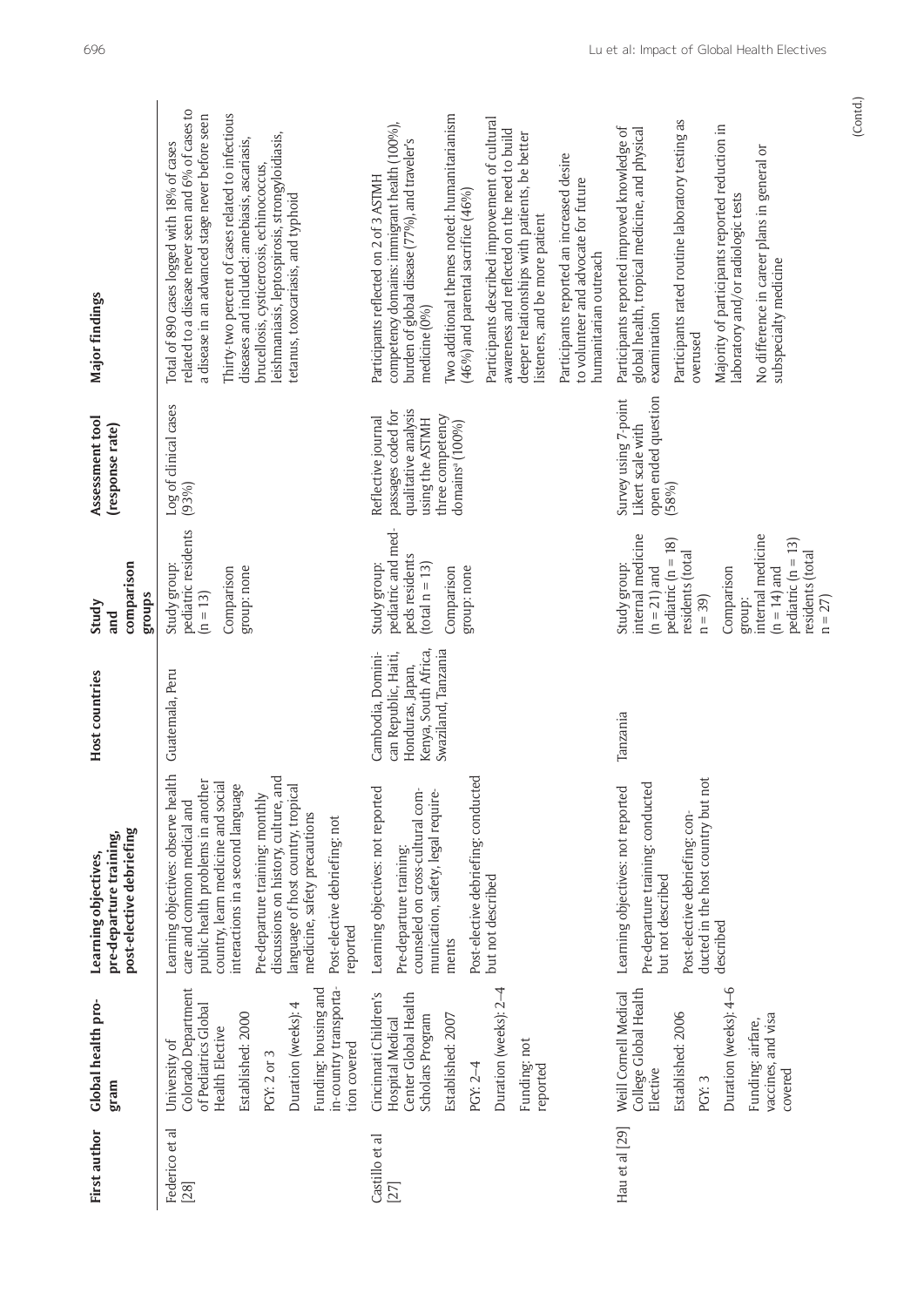| Gladding et al<br>First author | University of Min-<br><b>Global health</b><br>program                                                                                                                                                      | Learning objectives: not reported<br>post-elective debriefing<br>pre-departure training,<br>Learning objectives,                                                                                                                                                                                                                                                         | Host countries<br>Bolivia,                                                         | Study group:<br>comparison<br>groups<br>Study<br>and                                                                                                                                                        | Assessment tool<br>Reflective essays<br>(response rate)                                 | Greater than 90% of participants reflected<br>Major findings                                                                                                                                                                                                                                                                                                                                                                                                                                                                                                                                     |
|--------------------------------|------------------------------------------------------------------------------------------------------------------------------------------------------------------------------------------------------------|--------------------------------------------------------------------------------------------------------------------------------------------------------------------------------------------------------------------------------------------------------------------------------------------------------------------------------------------------------------------------|------------------------------------------------------------------------------------|-------------------------------------------------------------------------------------------------------------------------------------------------------------------------------------------------------------|-----------------------------------------------------------------------------------------|--------------------------------------------------------------------------------------------------------------------------------------------------------------------------------------------------------------------------------------------------------------------------------------------------------------------------------------------------------------------------------------------------------------------------------------------------------------------------------------------------------------------------------------------------------------------------------------------------|
|                                | Duration (weeks): not<br>nesota Department<br>of Pediatrics Global<br>Established: 2005<br>Funding: not<br>Health Track<br>PGY: 2 or 3<br>reported<br>reported                                             | Post-elective debriefing: not<br>Pre-departure training: not<br>reported<br>reported                                                                                                                                                                                                                                                                                     | Cambodia,<br>Nicaragua,<br>Lebanon,<br>Tanzania,<br>Ethiopia,<br>Panama,<br>Uganda | $(n = 11)$ residents<br>pediatric $(n = 21)$<br>and med-peds<br>$(total n = 32)$<br>group: none<br>Comparison                                                                                               | analyzed for themes<br>and grouped into 6<br>ACGME competen-<br>cies <sup>b</sup> (78%) | medical knowledge, and systems-based practice<br>that differed compared to those used in the US<br>workers despite language barriers as well as in<br>communication with patients and health care<br>Participants described use of local equipment<br>on the ACGME competencies of: patient care,<br>Greater than 50% of participants reflected<br>communication skills, and profession and<br>ment, professionalism, interpersonal and<br>on: practice-based learning and improve-<br>Participants described improvement in<br>personal development (extra domain)<br>working with interpreters |
|                                | Duration (weeks): 3<br>country transporta-<br>of Medicine Global<br>UCLA Department<br>Established: 2008<br>Funding: airfare,<br>housing, and in-<br><b>Health Elective</b><br>tion covered<br>PGY: 3 or 4 | Post-elective debriefing: conducted<br>learned local antiretroviral therapy<br>Pre-departure training: reviewed<br>knowledge and skills needed to<br>history, culture, and conditions<br>protocols, counseled on health<br>treat patients in a developing<br>endemic to the host country,<br>Learning objectives: provide<br>but not described<br>precautions<br>country | Malawi                                                                             | internal medicine<br>internal medicine<br>$med$ -peds $(n = 9)$<br>residents (n=not<br>and med-peds<br>$(total n = 33)$<br>Study group:<br>$(n = 24)$ and<br>Comparison<br>residents<br>reported)<br>group: | open ended question<br>Survey using 4-point<br>Likert scale with<br>(83%)               | HIV, tropical medicine, and physical examination<br>Health consequences reported but not described<br>on health care delivery in resource poor settings<br>Participants reported a broadened perspective<br>Participants reported improved knowledge of<br>and increased awareness of cost-effectiveness<br>One-third of participants reported reduced<br>Participants more likely to work in general<br>internal medicine than nonparticipants<br>reliance on imaging                                                                                                                           |
|                                | Global Health Educa-<br>School of Medicine<br>of Pediatrics/UCLA<br><b>UCLA</b> Department<br>Established: 2008<br>Duration: not<br>tion Program<br>Funding: not<br>reported<br>reported<br>PGY: 3         | Post-elective debriefing: conducted<br>Pre-departure training: conducted<br>Learning objectives: not reported<br>but not described<br>but not described                                                                                                                                                                                                                  | Not reported                                                                       | pediatric residents<br>Study group:<br>group: none<br>Comparison<br>$(n = 16)$                                                                                                                              | Debriefing interview<br>with open-ended<br>questions (84%)                              | (Contd.)<br>ß<br>bone marrow biopsy without supervision from a<br>Participants at partner sites (i.e., sites with estab-<br>opportunities, inaccurate resident expectations,<br>One participant described their first attempt at<br>lished relationships) more likely to recommend<br>abroad elective than those at nonpartner sites<br>increased challenges like: limited educational<br>Participants at nonpartner sites experienced<br>fellow or attending physician<br>and gaps in supervision                                                                                               |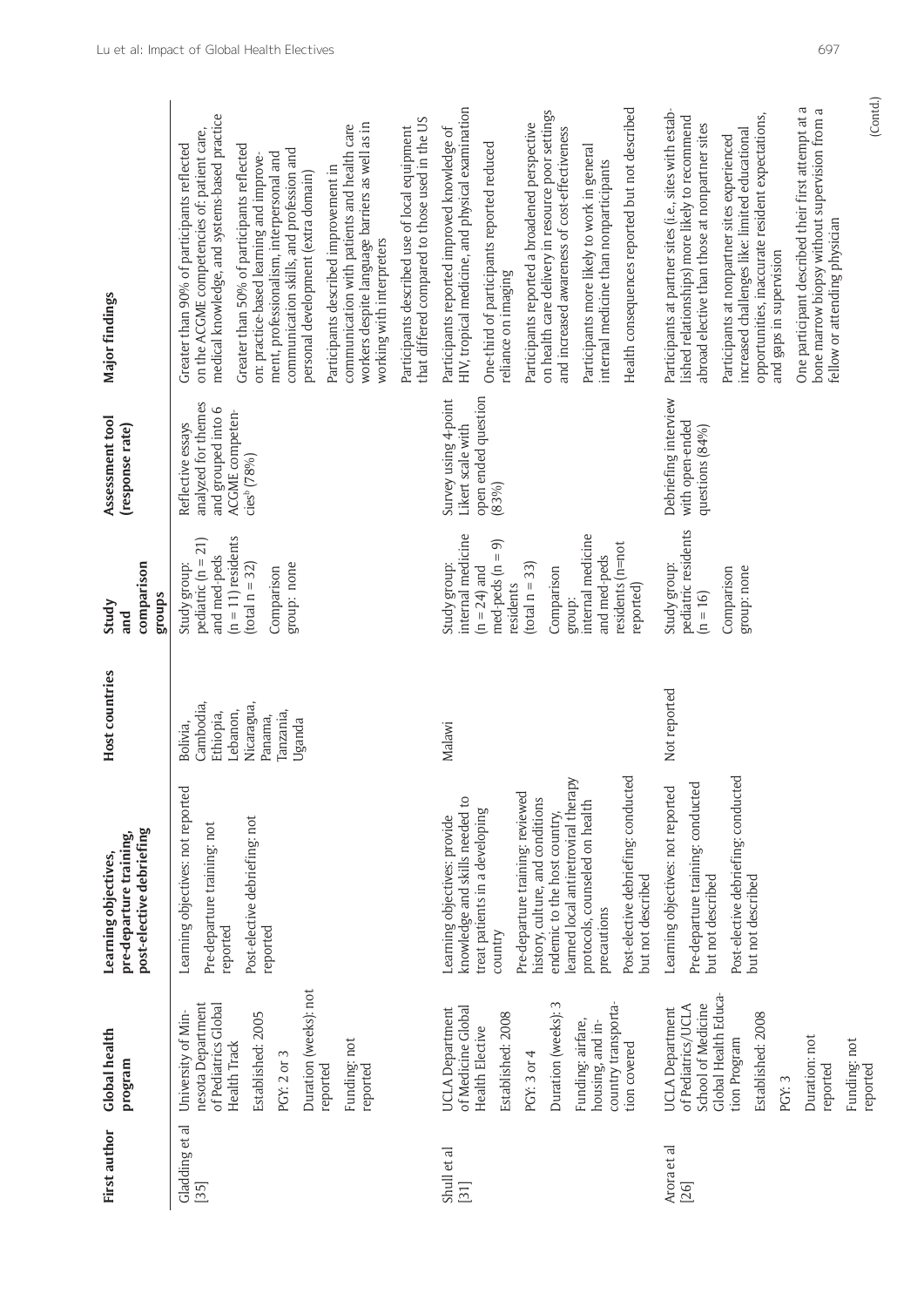| First author                                  | Global health<br>program                                                                                                                                                                   | post-elective debriefing<br>pre-departure training,<br>Learning objectives,                                                                                                                                                                                                                                                               | Host countries                          | comparison<br>groups<br>Study<br>and                                                                                                                                                                                                | Assessment tool<br>(response rate)                                                                                                         | <b>Major findings</b>                                                                                                                                                                                                                                                                                                                                                                                                           |
|-----------------------------------------------|--------------------------------------------------------------------------------------------------------------------------------------------------------------------------------------------|-------------------------------------------------------------------------------------------------------------------------------------------------------------------------------------------------------------------------------------------------------------------------------------------------------------------------------------------|-----------------------------------------|-------------------------------------------------------------------------------------------------------------------------------------------------------------------------------------------------------------------------------------|--------------------------------------------------------------------------------------------------------------------------------------------|---------------------------------------------------------------------------------------------------------------------------------------------------------------------------------------------------------------------------------------------------------------------------------------------------------------------------------------------------------------------------------------------------------------------------------|
| Balmer et al<br>$\left  \frac{32}{2} \right $ | Global Child Health<br>Children's Hospital<br>Duration (weeks):<br>Established: 2010<br>Baylor College of<br>Medicine/Texas<br>Funding: not<br>PGY: 2-4<br>reported<br>Program<br>$4 - 52$ | Post-elective debriefing: conducted<br>Learning objectives: not reported<br>Pre-departure training: not<br>but not described<br>reported                                                                                                                                                                                                  | Botswana, Lesotho,<br>Malawi, Swaziland | pediatric residents<br>pediatric residents<br>12 months abroad<br>$(n = 9)$ who spent<br>$(n = 9)$ who spent<br>and global health<br>1 month abroad<br>$(total n = 18)$<br>Study group:<br>group: none<br>Comparison<br>categorical | to assess emotional<br>closed card sorting<br>transitions using<br>focus on reentry<br>responses (53%)<br>Semistructured<br>interview with | reported more invigoration compared to global<br>Participants reported emotions of appreciation<br>Global health residents abroad for 12 months<br>disconnection and confusion than categorical<br>and inspiration but also expressed frustration<br>Categorical residents abroad for 1 month<br>were more likely to report emotions of<br>health residents abroad for 12 months<br>residents abroad for 1 month<br>and sadness |
| systems-based practice.                       |                                                                                                                                                                                            | ASTMH 3 competency domains: (1) burden of global disease, (2) immigrant health, and (3) traveler's medicine.<br>Abbreviations: PGY, postgraduate year; Med-peds, medicine-pediatrics; PPD,<br>Hygiene; ACGME, Accreditation Council for Graduate Medical Education.<br>ACGME 6 competencies: (1) patient care, (2) medical knowledge, (3) |                                         |                                                                                                                                                                                                                                     |                                                                                                                                            | practice-based learning and improvement, (4) interpersonal and communication skills, (5) professionalism, and (6)<br>purified protein derivative; HIV, Human Immunodeficiency Virus; ASTMH, American Society for Tropical Medicine and                                                                                                                                                                                          |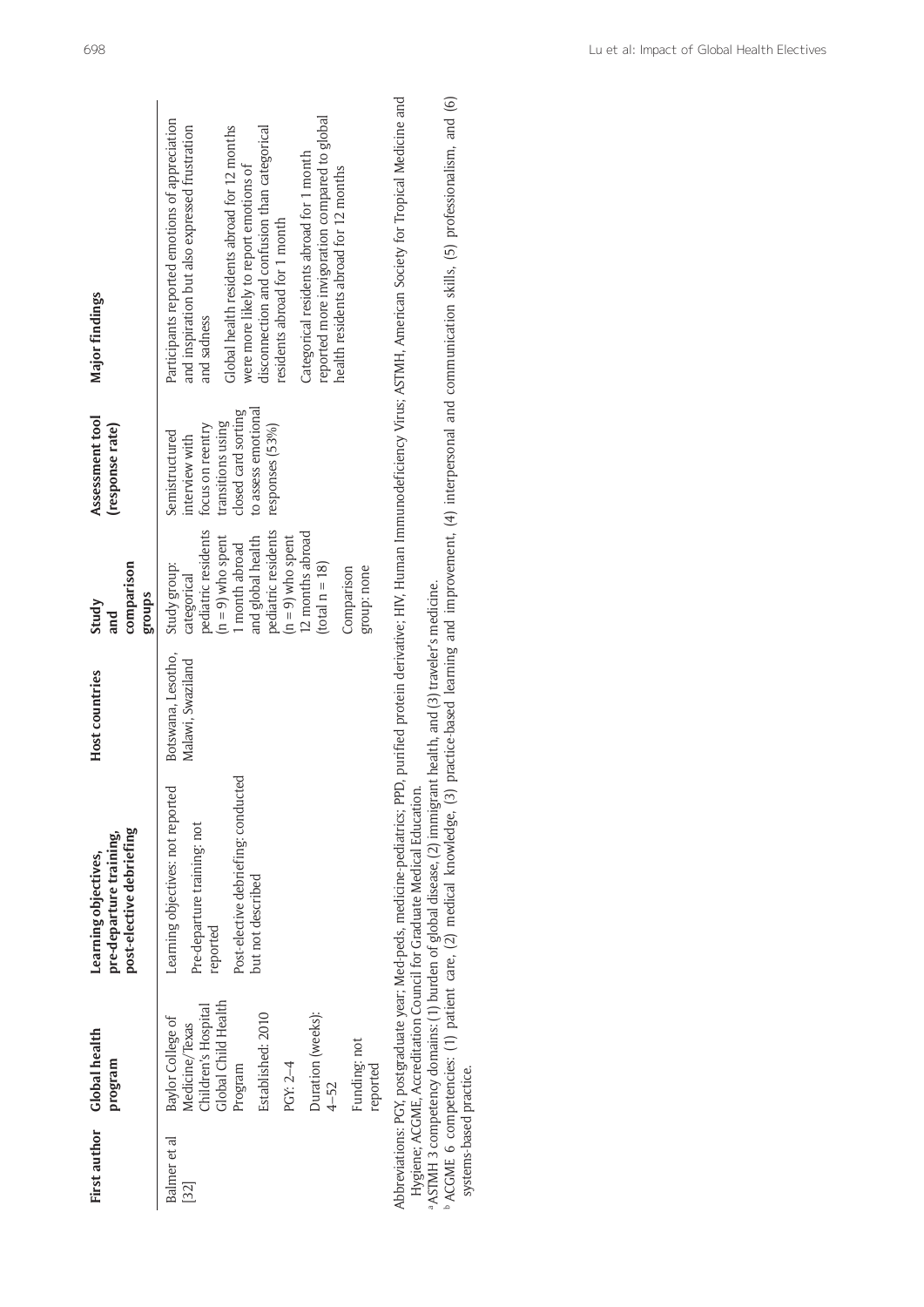to improve communication with patients and health care workers despite language and cultural barriers during their abroad elective [35]. Furthermore, participants reported improved skills in working with an interpreter. A study by Castillo et al. found that participants of abroad electives reported increased cultural awareness and reflected on the importance of building deeper relationships with patients, the need to be better listeners, and to be more patient with others [27].

## Professional and career development

Six studies reported on the effect of a global health elective on professional and career development [27, 29, 31, 33–35]. Four studies reported on careers or career plans and found participants were more likely to change career plans during residency towards general medicine [33, 34], work in public health [33, 34], and work with underserved patients [33]. A study by Shull et al. found that participants were more likely to work in general internal medicine than non-participants, 54% versus  $24\%$  (p < 0.01) [31]. Two studies found no difference in the careers or career plans in general internal medicine or subspecialty medicine when comparing participants and nonparticipants [29, 33].

Participants also reported an impact on their professional development [27, 35]. Castillo et al. reported that the majority of residents described their abroad experience as influential on their professional and personal development and reflected on a future desire to volunteer and advocate for humanitarian programs [27]. Another study found that participants of abroad electives solidified their interest in global health and gained personal insight and life perspective [35].

## **Summary of concerns**

Overall, fewer findings were reported that pertained to negative effects of global health electives. Six studies reported on a negative effect of a global health elective with two major themes noted, (1) health risks and (2) safety risks.

#### Health risks

Four studies reported on the effect of an abroad elective on residents' health [30–32, 34]. Three studies reported on the physical health [30, 31, 34] and one study on the mental health [32] consequences of a global health elective. In 1995, Miller et al. reported that 28 (49%) residents developed traveler's diarrhea, eight (14%) required medical attention during or after their elective, three (5%) converted their purified protein derivative (PPD) status, and two (4%) were diagnosed with malaria [34]. In 1999, Nuckton et al. found that three (100%) residents developed diarrhea while abroad with two (67%) of the residents treated for intestinal parasites (one confirmed, one presumed) [30]. A more recent study from 2014 found that three (11%) residents reported physical illness during their abroad elective, though the type of illness or severity was not specified [31].

Balmer et al. examined the effect of a global health elective on mental health [32]. This study described the emotional responses of participants during interviews on

re-entry to the US (i.e., reverse culture shock) and noted that 16 (89%) residents reported emotions of appreciation and 11 (61%) inspiration; however, nine (50%) residents reported sadness and seven (39%) frustration. Emotional responses were further characterized by residents in a dedicated global health residency program versus categorical residency program and by duration of travel. Global health residents abroad for 12 months were more likely to report emotions of disconnection (56% versus 11%) and confusion (44% versus 11%) whereas categorical residents abroad for one month reported increased invigoration (67% versus 11%) on return home.

## Safety risks

Two studies reported on potential safety risks during global health electives [26, 35]. Gladding et al. described use of local equipment that differed compared to those typically used in the US, particularly while performing procedures [35]. Arora et al. described an incident when a resident attempted and failed at their first bone marrow biopsy without supervision from a fellow or attending physician [26]. The study noted the incident occurred at a site without an established partnership with the sending US institution and demonstrated the potential negative effects on patient care and resident safety when trainees organize independent electives at nonpartner sites.

### **Discussion**

Resident participants of global health electives reported numerous perceived benefits from their abroad experiences, which we categorized into four themes. First, participants reported an improvement of medical knowledge. Second, participants reported improved physical examination and/or procedural skills, which likely contributed to the perceived improvement in cost-effectiveness and reduction in resource utilization on return home. Work in a developing country, often with limited resources, provides a unique opportunity for visiting trainees to learn and hone physical examination skills that often are neglected in the US and help develop skills of resourcefulness and cost-effectiveness [36, 37]. Third, participants reported augmented cultural and interpersonal competence. Increasing globalization of the US population emphasizes the need for physicians who are culturally competent and effective communicators [20, 38, 39]. Abroad electives are one way to prepare trainees for the diverse patients they will encounter throughout their careers. Fourth, global health electives influence career choice and promote professional development. Consistent with prior reports, we found that participants of global health electives exhibited a future desire to volunteer, advocate for underserved patients, and work abroad [21, 23, 24, 40–42].

However, it is important to consider the challenges experienced during global health electives. We describe health and safety concerns as reported by US internal medicine and pediatric residents. Emotional and mental health consequences are of particular concern in LMICs when visiting trainees face patient deaths and clinical complications that are often due to limited resources or other system challenges. Furthermore, ethical and safety risks to visiting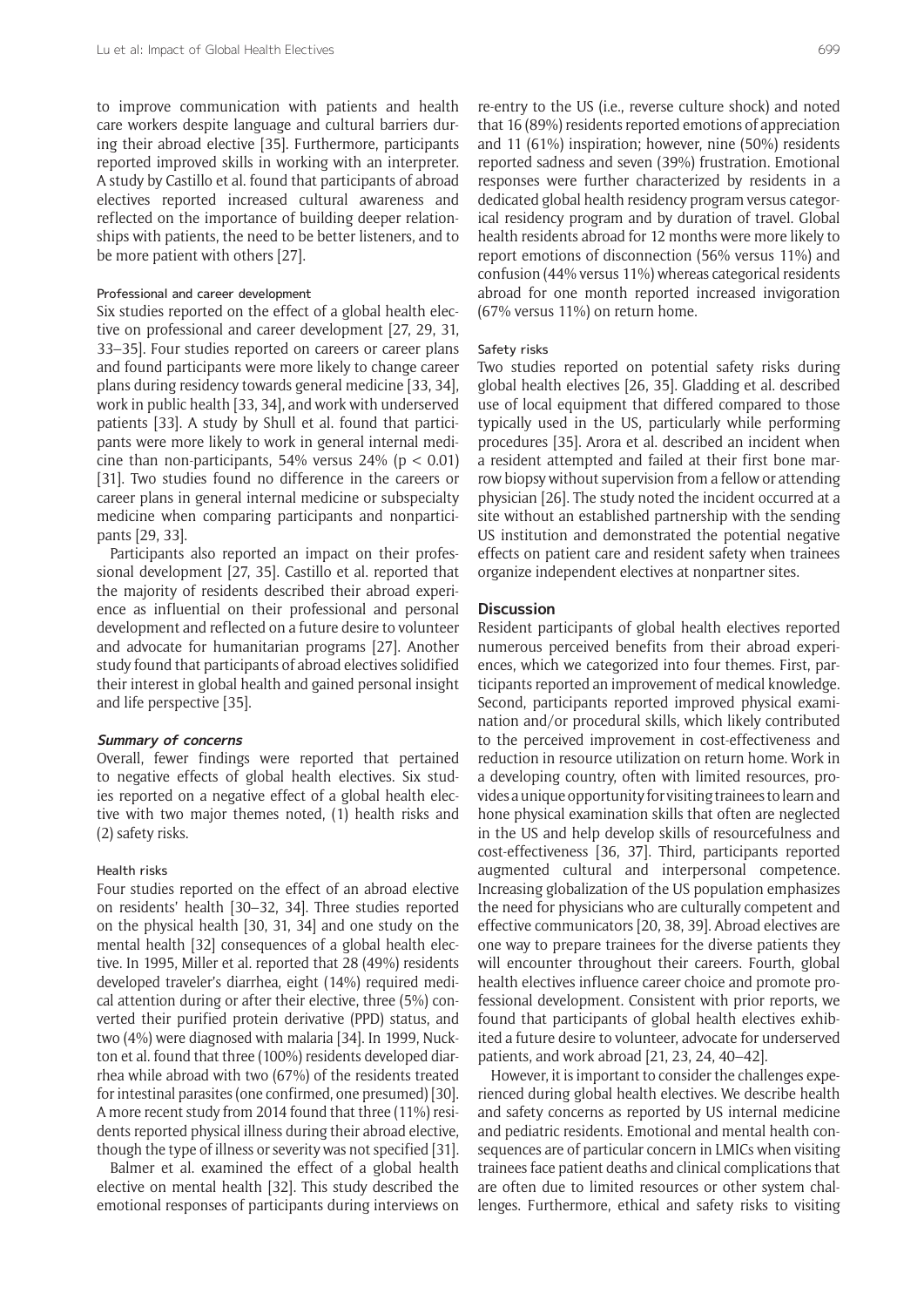trainees pose a significant concern. Lack of familiarity with local equipment may predispose to increased risk for occupational exposures. A study by Merlin et al. found that 25% of US medical students participating in a global health elective in sub-Saharan Africa experienced an occupational exposure during their trip [9]. This prompted incorporation of mandatory pre-departure simulation training, which significantly reduced the incidence of occupational exposures [43]. Other safety concerns among undergraduate medical students have also been reported in the literature including violence, motor vehicle accidents, sexual assault, and political unrest [44, 45].

Despite the serious concerns raised in this review, we discovered that relatively few participants reported on the negative impact of abroad electives. Furthermore, the concerns we describe were reported from the perspective of US medical residents without input from host institutions. Future studies should further explore these concerns while investigating how to best mitigate the host of challenges visiting trainees encounter during a global health elective.

Pre-departure training provides an ideal opportunity to educate visiting trainees on the various challenges inherent to a global health elective as well as set goals and expectations prior to departure [43, 46–50]. However, inclusion of pre-departure training has been far from universal. A recent survey of US pediatric residency programs found that only 66% of programs reported offering pre-departure training [2]. Prior guidelines have called for incorporation of pre-departure training programs and have provided frameworks for medical institutions to develop training curriculum [18, 46, 51]. Our findings align with current guidelines that recommend health and safety preparation as a component of pre-departure training. Guidelines from the Global Emergency Medicine Academy of the Society for Academic Emergency Medicine may serve as a helpful resource with specific recommendations on how to promote the health and safety of visiting trainees during an abroad elective [46]. In addition, incorporation of debriefing both during (i.e., intra-elective) and upon completion (i.e., post-elective) of global health electives may provide further benefits for visiting trainees. Intra-elective and post-elective debriefing provide opportunities for residents to reflect on the mixed emotions reported on return to the US, reinforce positive experiences, and allow for further personal and professional development [49]. Looking forward, we would propose that all global health electives be coupled with pre-, intra-, and post-elective training programs.

Furthermore, additional research and consensus meetings are needed to assess and validate which of the currently existing global health guidelines most effectively augment trainees' education. In 2009, Drain et al. reported that no standardized global health curriculum existed and that the available curriculum varied widely throughout US medical centers [3]. We found this to be consistent with the global health programs described in our review which reported differing learning objectives and pre-departure training by program. However, over the past decade several groups have published guidelines for global health core competencies and ethics training

[18, 19, 51-54]. Major groups include: the Association of Faculties of Medicine of Canada (AFMC) Resource Group on Global Health, Association of Schools of Public Health (ASPH), Consortium of Universities for Global Health (CUGH), Global Health Education Consortium (GHEC), Working Group on Ethics Guidelines for Global Health Training (WEIGHT), and World Health Organization (WHO). Widespread adoption by medical institutions of any single guideline has been limited, however. Moving forward, it will be critical to establish a universally adopted best practice guideline in global health education to assist medical institutions and educators during the development of pre-, intra-, and post-elective training programs.

Our study had several limitations. We acknowledge our small sample size of ten articles. In addition, selection bias and publication bias may have influenced our results. Since individuals typically apply to participate in a global health elective, the data reported here among participants likely represents a unique, self-selected cohort of graduate medical residents who may have been more likely to emphasize positive effects of these experiences. Furthermore, the majority of data reported was qualitative in nature and described self-reported effects.

# **Conclusion**

Global health electives during residency provide a unique opportunity for visiting trainees to enhance their training and shape their career paths. Our review confirms existing observations that global health electives produce numerous benefits for visiting trainees. We do highlight challenges of participating on abroad electives, specifically health and safety concerns, however. Global health educators should recognize the potential challenges encountered during a global health elective and obtain feedback from their visiting trainees and partner institutions on how to mitigate these concerns. Incorporation of mandatory pre-, intra-, and post-elective training programs and establishment of a universally adopted global health best practice guideline may address some of the challenges visiting trainees encounter while abroad. US medical institutions have a responsibility to develop and implement training programs that will prepare and support visiting trainees to maximize the benefits and minimize the risks of their global health electives.

## **Funding Information**

Dr. Peck is supported by grants from the Fogarty Institute of the National Institutes of Health (NIH K01 TW010281-01) and the National Institutes of Mental Health (NIH R01 MH118107-01).

## **Competing Interests**

The authors have no competing interests to declare.

# **Author Contribution**

We confirm that the manuscript has been read and approved by all named authors and that there are no other persons who satisfied the criteria for authorship but are not listed. We further confirm that the order of authors listed in the manuscript has been approved by all of us.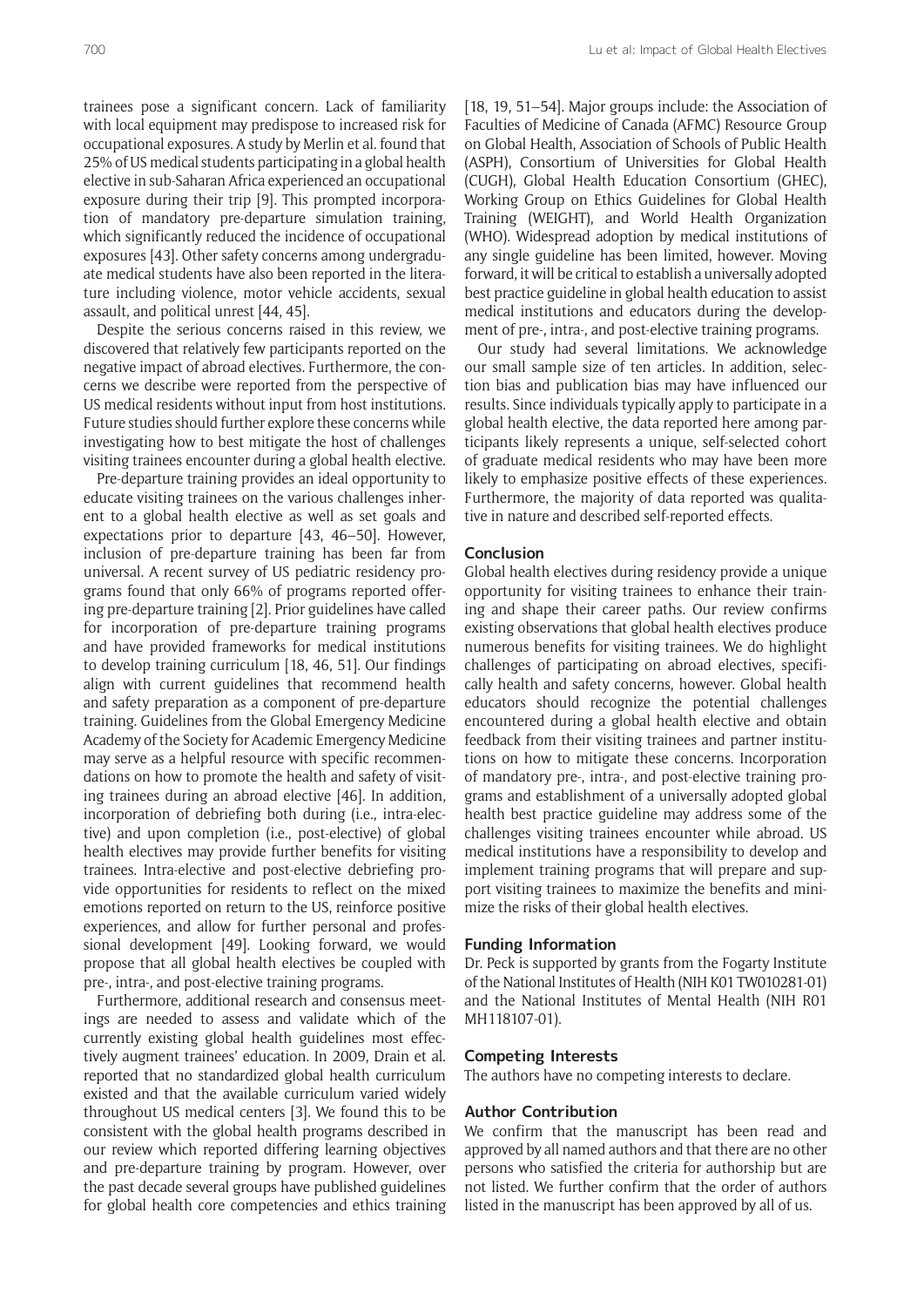# **References**

- 1. **Koplan JP, Bond TC, Merson MH,** et al. Towards a common definition of global health. *Lancet*. 2009; 373: 1993–5. DOI: [https://doi.org/10.1016/](https://doi.org/10.1016/S0140-6736(09)60332-9) [S0140-6736\(09\)60332-9](https://doi.org/10.1016/S0140-6736(09)60332-9)
- 2. **Butteris SM, Schubert CJ, Batra M,** et al. Global health education in US pediatric residency programs. *Pediatrics*. 2015; 136: 458–65. DOI: [https://](https://doi.org/10.1542/peds.2015-0792) [doi.org/10.1542/peds.2015-0792](https://doi.org/10.1542/peds.2015-0792)
- 3. **Drain PK, Holmes KK, Skeff KM, Hall TL**  and **Gardner P.** Global health training and international clinical rotations during residency: current status, needs, and opportunities. *Acad Med*. 2009; 84: 320–5. DOI: [https://doi.org/10.1097/](https://doi.org/10.1097/ACM.0b013e3181970a37) [ACM.0b013e3181970a37](https://doi.org/10.1097/ACM.0b013e3181970a37)
- 4. **Torjesen K, Mandalakas A, Kahn R** and **Duncan B.** International child health electives for pediatric residents. *Arch Pediatr Adolesc Med*. 1999; 153: 1297–302. DOI: [https://doi.org/10.1001/](https://doi.org/10.1001/archpedi.153.12.1297) [archpedi.153.12.1297](https://doi.org/10.1001/archpedi.153.12.1297)
- 5. **Kolars JC, Halvorsen AJ** and **McDonald FS.** Internal medicine residency directors perspectives on global health experiences. *Am J Med*. 2011; 124: 881–5. DOI: [https://doi.org/10.1016/j.](https://doi.org/10.1016/j.amjmed.2011.04.003) [amjmed.2011.04.003](https://doi.org/10.1016/j.amjmed.2011.04.003)
- 6. **Dowell J** and **Merrylees N.** Electives: Isn't it time for a change? *Med Educ*. 2009; 43: 121–6. DOI: [https://](https://doi.org/10.1111/j.1365-2923.2008.03253.x) [doi.org/10.1111/j.1365-2923.2008.03253.x](https://doi.org/10.1111/j.1365-2923.2008.03253.x)
- 7. **Elit L, Hunt M, Redwood-Campbell L, Ranford J, Adelson N** and **Schwartz L.** Ethical issues encountered by medical students during international health electives. *Med Educ*. 2011; 45: 704–11. DOI: <https://doi.org/10.1111/j.1365-2923.2011.03936.x>
- 8. **Rahim A, Knights Nee Jones F, Fyfe M, Alagarajah J** and **Baraitser P.** Preparing students for the ethical challenges on international health electives: A systematic review of the literature on educational interventions. *Med Teach*. 2016; 38: 911–20. DOI: [https://doi.org/10.3109/01421](https://doi.org/10.3109/0142159X.2015.1132832) [59X.2015.1132832](https://doi.org/10.3109/0142159X.2015.1132832)
- 9. **Merlin JS, Morrison G, Gluckman S,** et al. Blood and body fluid exposures among US medical students in Botswana. *J Gen Intern Med*. 2011; 26: 561–4. DOI: [https://doi.org/10.1007/](https://doi.org/10.1007/s11606-010-1586-4) [s11606-010-1586-4](https://doi.org/10.1007/s11606-010-1586-4)
- 10. **Melby MK, Loh LC, Evert J, Prater C, Lin H** and **Khan OA.** Beyond medical "missions" to impactdrive short-term experiences in global health (STEGHs): Ethical principles to optimize community benefit and learner experience. *Acad Med*. 2016; 91: 633–8. DOI: [https://doi.org/10.1097/](https://doi.org/10.1097/ACM.0000000000001009) [ACM.0000000000001009](https://doi.org/10.1097/ACM.0000000000001009)
- 11. **Bozinoff N, Corman KP, Kerr D,** et al. Toward reciprocity: Host supervisor perspectives on international medical electives. *Med Educ*. 2014; 48: 397–404. DOI: [https://doi.org/10.1111/](https://doi.org/10.1111/medu.12386) [medu.12386](https://doi.org/10.1111/medu.12386)
- 12. **Kraeker C** and **Chandler C.** "We learn from them, they learn from us": Global health experiences and host perceptions of visiting health care professionals.

*Acad Med*. 2013; 88: 483–7. DOI: [https://doi.](https://doi.org/10.1097/ACM.0b013e3182857b8a) [org/10.1097/ACM.0b013e3182857b8a](https://doi.org/10.1097/ACM.0b013e3182857b8a)

- 13. **Kumwenda B, Dowell J, Daniels K** and **Merrylees N.** Medical electives in sub-Saharan Africa: A host perspective. *Med Educ*. 2015; 49: 623–33. DOI: <https://doi.org/10.1111/medu.12727>
- 14. **Kung TH, Richardson ET, Mabud TS, Heaney CA, Jones E** and **Evert J.** Host community perspectives on trainees participating in short-term experiences in global health. *Med Educ*. 2016; 50: 1122–30. DOI: <https://doi.org/10.1111/medu.13106>
- 15. **Lukolyo H, Rees CA, Keating EM,** et al. Perceptions and expectations of host country preceptors of short-term learners at four clinical sites in Sub-Saharan Africa. *Acad Pediatr*. 2016; 16: 387–93. DOI: <https://doi.org/10.1016/j.acap.2015.11.002>
- 16. **O'Donnell S, Adler DH, Inboriboon PC, Alvarado H, Acosta R** and **Godoy-Monzon D.** Perspectives of South American physicians hosting foreign rotators in emergency medicine. *Int J Emerg Med*. 2014; 7: 24. DOI: <https://doi.org/10.1186/s12245-014-0024-5>
- 17. **Parekh N, Sawatsky AP, Mbata I, Muula AS** and **Bui T.** Malawian impressions of expatriate physicians: A qualitative study. *Malawi Med J*. 2016; 28: 43–7. DOI:<https://doi.org/10.4314/mmj.v28i2.3>
- 18. **Crump JA** and **Sugarman J.** Working Group on Ethics Guidelines for Global Health Training (WEIGHT). Ethics and best practice guidelines for training experiences in global health. *Am J Trop Med Hyg*. 2010; 83: 1178–82. DOI: [https://doi.org/10.4269/](https://doi.org/10.4269/ajtmh.2010.10-0527) [ajtmh.2010.10-0527](https://doi.org/10.4269/ajtmh.2010.10-0527)
- 19. **Jogerst K, Callender B, Adams V,** et al. Identifying interprofessional global health competences for 21st-century health professionals. *Ann Glob Health*. 2015; 81: 239–47. DOI: [https://doi.org/10.1016/j.](https://doi.org/10.1016/j.aogh.2015.03.006) [aogh.2015.03.006](https://doi.org/10.1016/j.aogh.2015.03.006)
- 20. **Drain PK, Primack A, Hunt DD, Fawzi WW, Holmes KK** and **Gardner P.** Global health in medical education: A call for more training and opportunities. *Acad Med*. 2007; 82: 226–30. DOI: [https://](https://doi.org/10.1097/ACM.0b013e3180305cf9) [doi.org/10.1097/ACM.0b013e3180305cf9](https://doi.org/10.1097/ACM.0b013e3180305cf9)
- 21. **Jeffrey J, Dumont RA, Kim GY** and **Kuo T.** Effects of international health electives on medical student learning and career choice: results of a systematic literature review. *Fam Med*. 2011; 43: 21–8.
- 22. **Provenzano AM, Graber LK, Elansary M, Khoshnood K, Rastegar A** and **Barry M.** Shortterm global health research projects by US medical students: Ethical challenges for partnerships. *Am J Trop Med Hyg*. 2010; 83: 211–4. DOI: [https://doi.](https://doi.org/10.4269/ajtmh.2010.09-0692) [org/10.4269/ajtmh.2010.09-0692](https://doi.org/10.4269/ajtmh.2010.09-0692)
- 23. **Ramsey AH, Haq C, Gjerde CL** and **Rothenberg D.** Career influence of an international health experience during medical school. *Fam Med*. 2004; 36: 412–6.
- 24. **Thompson MJ, Huntington MK, Hunt DD, Pinsky LE** and **Brodie JJ.** Educational effects of international health electives on US and Canadian medical students and residents: A literature review. *Acad Med*. 2003; 78: 342–7. DOI: [https://doi.](https://doi.org/10.1097/00001888-200303000-00023) [org/10.1097/00001888-200303000-00023](https://doi.org/10.1097/00001888-200303000-00023)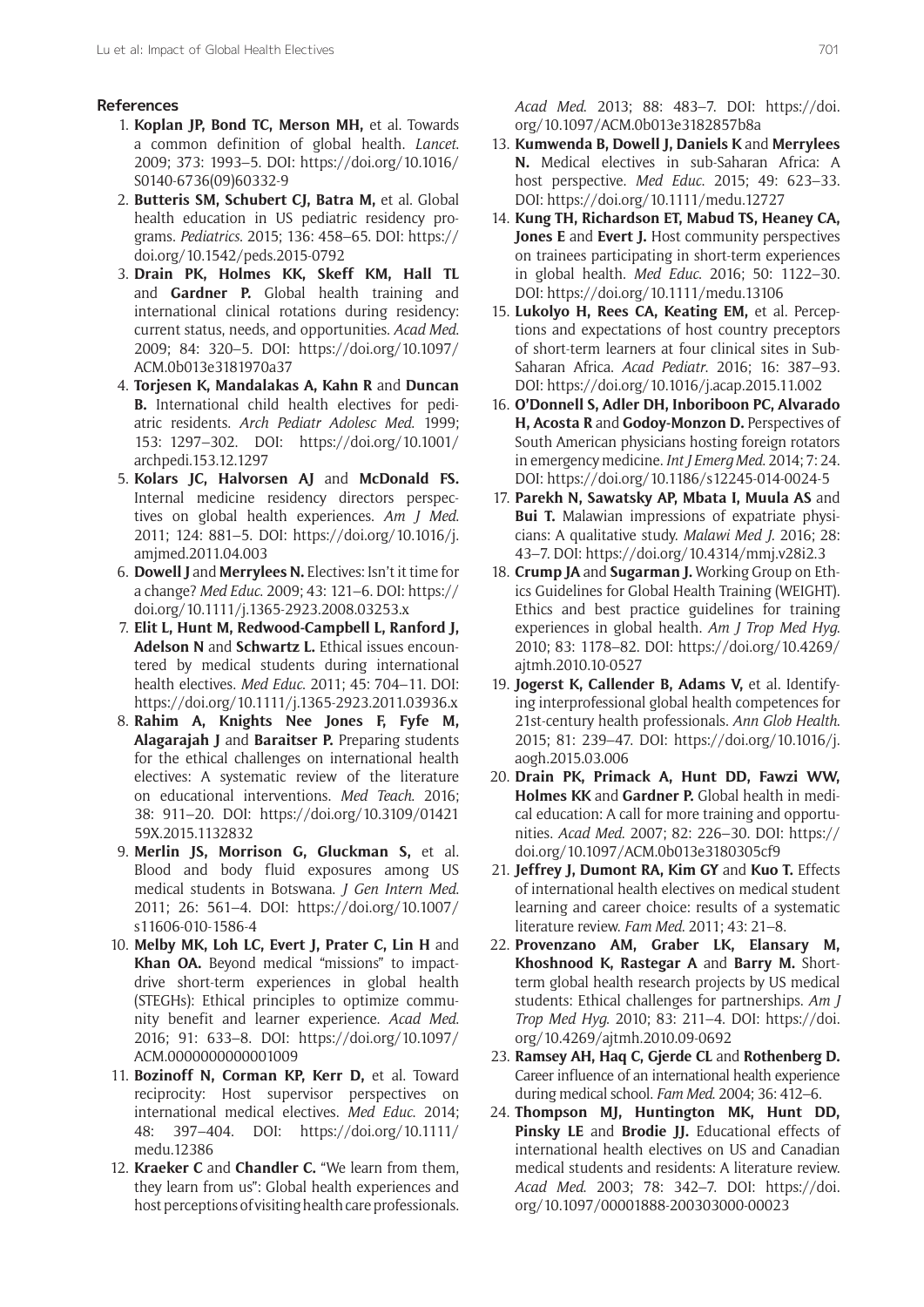- 25. **Moher D, Liberati A, Tetzlaff J, Altman DG** and **PRISMA Group.** Preferred reporting items for systematic reviews and meta-analysis: The PRISMA statement. *PLoS Med*. 2009; 6: e1000097. DOI: [https://](https://doi.org/10.1371/journal.pmed.1000097) [doi.org/10.1371/journal.pmed.1000097](https://doi.org/10.1371/journal.pmed.1000097)
- 26. **Arora G, Perkins KL** and **Hoffman R.** Optimizing global health electives through partnerships: A pilot study of pediatric residents. *Acad Pediatr*. 2015; 15: 565–7. DOI: [https://doi.org/10.1016/j.](https://doi.org/10.1016/j.acap.2015.06.006) [acap.2015.06.006](https://doi.org/10.1016/j.acap.2015.06.006)
- 27. **Castillo J, Goldenhar LM, Baker RC, Kahn RS**  and **DeWitt TG.** Reflective practice and competencies in global health training: Lesson for servicing diverse patient populations. *J Grad Med Educ*. 2010; 2: 449–55. DOI: [https://doi.org/10.4300/](https://doi.org/10.4300/JGME-D-10-00081.1) [JGME-D-10-00081.1](https://doi.org/10.4300/JGME-D-10-00081.1)
- 28. **Federico SG, Zachar PA, Oravec CM, Mandler T, Goldson E** and **Brown J.** A successful international child health elective: The University of Colorado Department of Pediatrics' experience. *Arch Pediatr Adolesc Med*. 2006; 160: 191–6. DOI: [https://doi.](https://doi.org/10.1001/archpedi.160.2.191) [org/10.1001/archpedi.160.2.191](https://doi.org/10.1001/archpedi.160.2.191)
- 29. **Hau DK, Dipace JI, Peck RN** and **Johnson WD.** Global health training during residency: The Weill Cornell Tanzania experience. *J Grad Med Educ*. 2011; 3: 421–4. DOI: [https://doi.org/10.4300/](https://doi.org/10.4300/JGME-D-10-00204.1) [JGME-D-10-00204.1](https://doi.org/10.4300/JGME-D-10-00204.1)
- 30. **Nuckton TJ, Luther KA, Weinberger MA,** et al. Residency training in developing nations: An international elective for US physicians in training. *Teach Learn Med*. 1999; 11: 207–13. DOI: [https://doi.](https://doi.org/10.1207/S15328015TLM110405) [org/10.1207/S15328015TLM110405](https://doi.org/10.1207/S15328015TLM110405)
- 31. **Shull H, Tymchuk C, Grogan T, Hamilton J, Friedman J** and **Hoffman RM.** Evaluation of the UCLA department of medicine Malawi global health clinical elective: Lessons from the first five years. *Am J Trop Med Hyg*. 2014; 91: 876–80. DOI: [https://doi.](https://doi.org/10.4269/ajtmh.14-0147) [org/10.4269/ajtmh.14-0147](https://doi.org/10.4269/ajtmh.14-0147)
- 32. **Balmer DF, Marton S, Gillespie SL, Schutze GE**  and **Gill A.** Reentry to pediatric residency after global health experiences. *Pediatrics*. 2015; 136: 680–6. DOI: <https://doi.org/10.1542/peds.2015-1255>
- 33. **Gupta AR, Wells CK, Horwitz RI, Bia FJ** and **Barry M.** The international health program: The fifteenyear experience with the Yale University's internal medicine residency program. *Am J Trop Med Hyg*. 1999; 61: 1019–23. DOI: [https://doi.org/10.4269/](https://doi.org/10.4269/ajtmh.1999.61.1019) [ajtmh.1999.61.1019](https://doi.org/10.4269/ajtmh.1999.61.1019)
- 34. **Miller WC, Corey GR, Lallinger GJ** and **Durack DT.** International health and internal medicine residency training: the Duke University experience. *Am J Med*. 1995; 99: 291–7. DOI: [https://doi.](https://doi.org/10.1016/S0002-9343(99)80162-4) [org/10.1016/S0002-9343\(99\)80162-4](https://doi.org/10.1016/S0002-9343(99)80162-4)
- 35. **Gladding S, Zink T, Howard C, Campagna A, Slusher T** and **John C.** International electives at the University of Minnesota global pediatric residency program: Opportunities for education in all Accreditation Council for Graduate Medical Education competencies. *Acad Pediatr*. 2012; 12: 245–50. DOI: <https://doi.org/10.1016/j.acap.2012.02.009>
- 36. **Grudzen CR** and **Legome E.** Loss of international medical experiences: Knowledge, attitudes and skills at risk. *BMC Med Educ*. 2007; 7: 47. DOI: [https://doi.](https://doi.org/10.1186/1472-6920-7-47) [org/10.1186/1472-6920-7-47](https://doi.org/10.1186/1472-6920-7-47)
- 37. **Sawatsky AP, Rosenman DJ, Merry SP** and **McDonald FS.** Eight years of the Mayo international health program: What an international elective adds to resident education. *Mayo Clin Proc*. 2010; 85: 734–41. DOI: [https://doi.org/10.4065/](https://doi.org/10.4065/mcp.2010.0107) [mcp.2010.0107](https://doi.org/10.4065/mcp.2010.0107)
- 38. **Bateman C, Baker T, Hoornenborg E** and **Ericsson U.** Bringing global issues to medical teaching. *Lancet*. 2001; 358: 1539–42. DOI: [https://doi.](https://doi.org/10.1016/S0140-6736(01)06586-2) [org/10.1016/S0140-6736\(01\)06586-2](https://doi.org/10.1016/S0140-6736(01)06586-2)
- 39. **Brewer TF, Saba N** and **Clair V.** From boutique to basic: A call for standardised medical education in global health. *Med Educ*. 2009; 43: 930–3. DOI: <https://doi.org/10.1111/j.1365-2923.2009.03458.x>
- 40. **Powell AC, Casey K, Liewehr DJ, Hayanga A, James TA** and **Cherr GS.** Results of a national survey of surgical resident interest in international experience, electives, and volunteerism. *J Am Coll Surg*. 2009; 208: 304–12. DOI: [https://doi.org/10.1016/j.](https://doi.org/10.1016/j.jamcollsurg.2008.10.025) [jamcollsurg.2008.10.025](https://doi.org/10.1016/j.jamcollsurg.2008.10.025)
- 41. **Smith JK** and **Weaver DB.** Capturing medical students' idealism. *Ann Fam Med*. 2006; 4: S32–7. DOI:<https://doi.org/10.1370/afm.543>
- 42. **Umoren RA, Gardner A, Stone GS,** et al. Career choices and global health engagement: 24-year follow-up of US participants in the Indiana University-Moi University elective. *Healthc (Amst)*. 2015; 3: 185–9. DOI: [https://doi.org/10.1016/j.](https://doi.org/10.1016/j.hjdsi.2015.10.001) [hjdsi.2015.10.001](https://doi.org/10.1016/j.hjdsi.2015.10.001)
- 43. **Reid MJ, Biller N, Lyon SM,** et al. Reducing risk and enhancing education: US medical students on global health electives. *Am J Infect Control*. 2014; 42: 1319–21. DOI: [https://doi.org/10.1016/j.](https://doi.org/10.1016/j.ajic.2014.09.007) [ajic.2014.09.007](https://doi.org/10.1016/j.ajic.2014.09.007)
- 44. **Dell EM, Varpio L, Petrosoniak A, Gajaria A** and **McMcarthy AE.** The ethics and safety of medical student global health electives. *Int J Med Educ*. 2014; 5: 63–72. DOI: [https://doi.org/10.5116/](https://doi.org/10.5116/ijme.5334.8051) [ijme.5334.8051](https://doi.org/10.5116/ijme.5334.8051)
- 45. **Galvin S, Robertson R** and **Hargarten S.** Injuries occurring in medical students during international medical rotations: a strategy toward maximizing safety. *Fam Med*. 2012; 44: 404–7.
- 46. **Hansoti B, Douglass K, Tupesis J,** et al. Guidelines for safety of trainees rotating abroad: Consensus recommendations from the Global Emergency Medicine Academy of the Society for Academic Emergency Medicine, Council of Emergency Medicine Residency Directors, and the Emergency Medicine Residents' Association. *Acad Emerg Med*. 2013; 20: 413–20. DOI: [https://doi.org/10.1111/](https://doi.org/10.1111/acem.12106) [acem.12106](https://doi.org/10.1111/acem.12106)
- 47. **Herbst de Cortina S, Arora G, Wells T** and **Hoffman RM.** Evaluation of a structured predeparture orientation at the David Geffen School of Medicine's global health education programs. *Am*